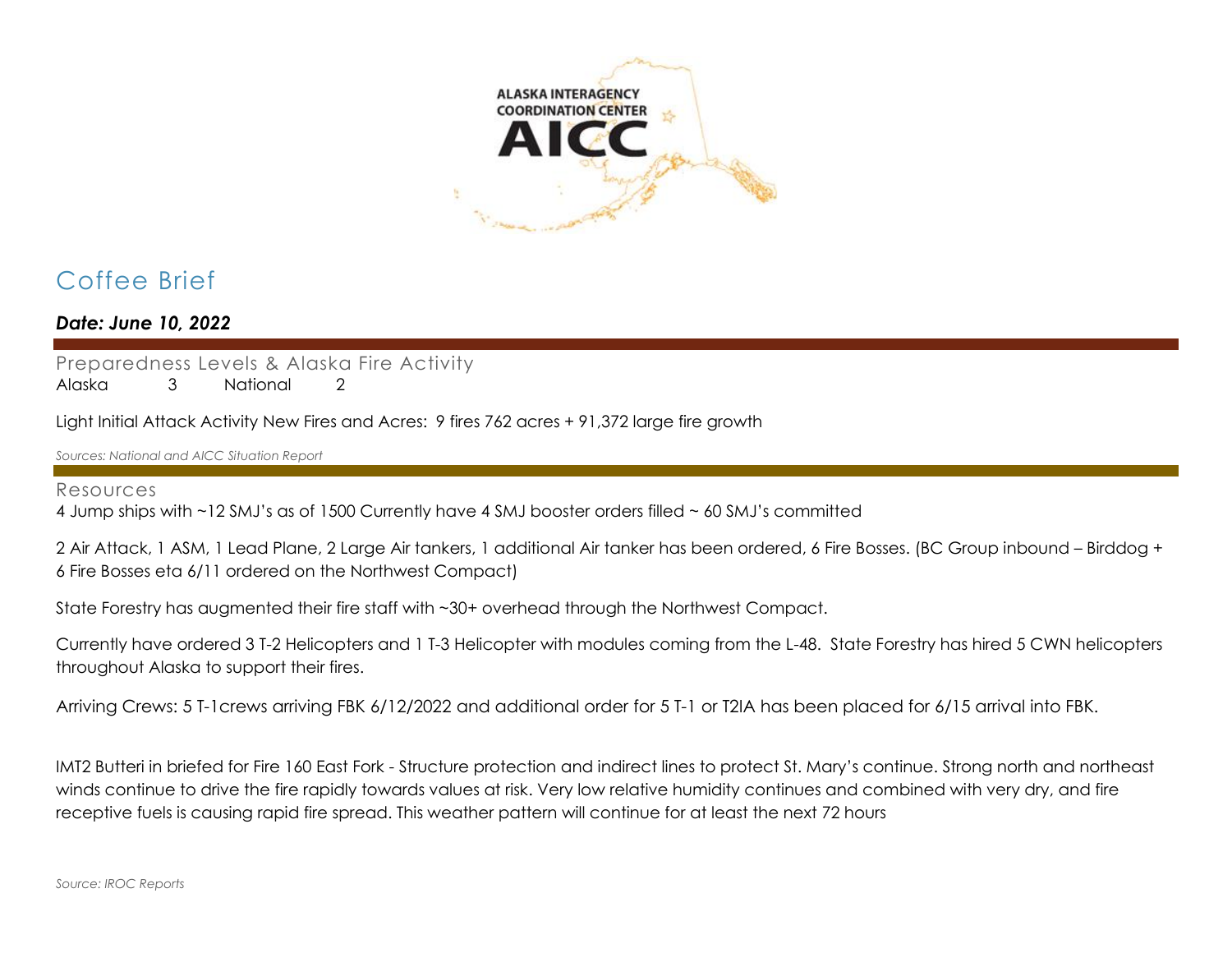#### Weather Summary

Wetting rains will be most widespread in Southeast Alaska today, with showers over Copper River Basin and South-Central Alaska. A few wet thunderstorms will develop again this afternoon in South Central and Southwest, though they will be more isolated than yesterday.

Red flag warnings are in effect for the Middle Kuskokwim Valley, Lower Yukon Valley, and Y-K Delta for hot, dry, and windy conditions. Much of the rest of the western and central Interior are near red flag criteria as strong north to northeast winds are in the forecast and humidity's will continue to be below 25 percent. The missing element is temperature: temps have dropped into the 50s and 60s in the east, and western Alaska will now follow suit as low pressure drops down from the north. However, with the strong winds and low humidity's, the cooler temperatures provide little relief for the threat of wind-driven fires.

With the low dropping into the west coast and bringing cooler temperatures and a damper air mass this weekend, the question is whether it will bring enough moisture to make an impact on the fires burning in Southwest and moderate the fuels there. At this time, it's difficult to estimate how much precipitation will fall and whether it will impact the areas with extensive fire activity; it looks like significant precipitation will be limited. Meanwhile, high pressure builds into the east, which will bring warmer temperatures and a dry pattern for central and eastern Alaska early next week.

#### *Source: Alaska 7-Day Outlook*

#### Fuels/Fire Potential

Though recent rains have moderated the fine fuels from the Panhandle through Copper River Basin and into South Central Alaska, some areas have received little rain and are showing spots of drier fine fuels. In particular, fuels in South Central have experienced more severe drying and received the lightest and spottiest rainfall from this event.

The most concerning fuels are in the central and western Interior and down to Southwest. Surface fuels are extremely dry, and strong, gusty winds are boosting the Initial Spread Index to Extreme values, enhancing the threat for wind-driven fires.

The deeper duff layers continue to warm and dry in the Interior, and many areas now have values of the Build-up Index (BUI) above the critical threshold of 80, indicating that the deeper layers will contribute to wildfire behavior, and some fires may be increasingly resistant to control. Fuels that are normally barriers to fire spread may not slow fire spread due to this long-term drying trend.